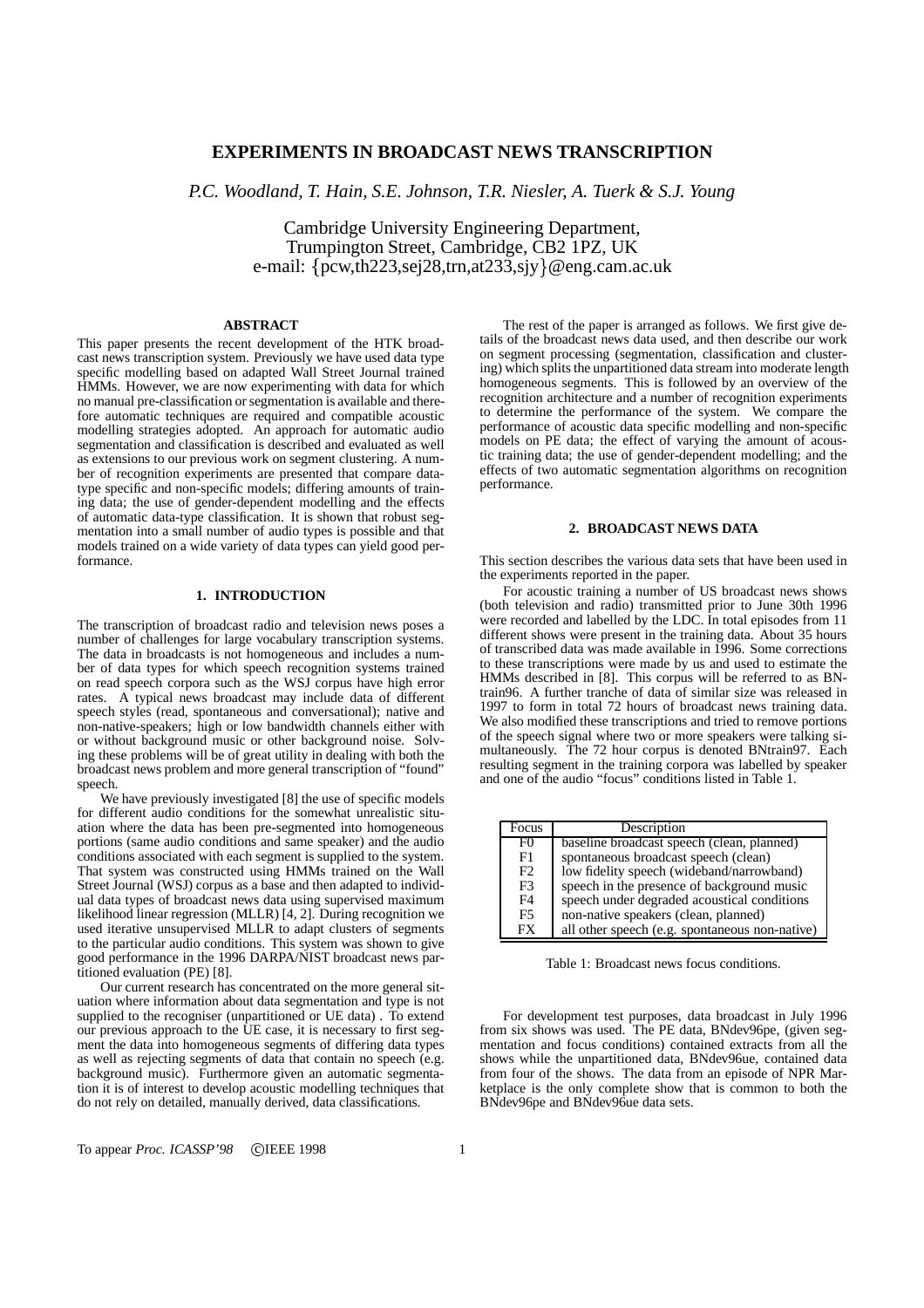#### **3. SEGMENT PROCESSING**

The goal of the segment processing stages is to convert the continuous input audio stream into clusters of reasonably-sized speech segments. Ideally, each segment should be homogeneous (i.e. same speaker and channel conditions) and the segments should be grouped into clusters such that each cluster is sufficiently similar to share a single set of MLLR adaptation transforms. It is also desirable to remove as much of the non-speech from the input audio stream as possible.

Our approach to segment processing is to first classify the audio data into three broad categories: wide-band speech (S), narrowband speech (T) and music (M). After rejecting the music, a genderdependent phone recogniser is used to locate silence portions and gender change points [5] and segment boundaries are determined. Finally, the resulting segments are clustered in preparation for adaptation.

### **3.1. Audio Classification**

The initial audio classification uses Gaussian mixture models with 1024 mixture components and diagonal covariance matrices. Four models are used, one for each of the required classes (S, T and M) plus a model for music and speech. Audio selected by this latter model is also labelled as (S) but its separate inclusion reduces the misclassification of speech as music.

Each model was trained on data of the appropriate class extracted from the BNtrain97 data up to a maximum of three hours per model. For the speech models, data was selected to ensure that each training segment contained at least 90% speech. Since the training (and test) data doesn't explicitly identify narrow bandwidth data, a simple classifier based on the ratio of energy above 4kHz to that from 300Hz to 4kHz was used to label all data segments as either wideband or narrowband.

For classification, each frame of data was labelled using a conventional Viterbi decoder with each of the four models in parallel. An additional insertion penalty was applied to the music model in order to control the misclassification of speech into music.

After an initial classification of the data, MLLR mean adaptation transforms were computed for each class and then the decoding was repeated. This adaptation was performed separately for each of the four shows and only for classes with at least 15 seconds of data.

|                       | Baseline   Adapted |         |
|-----------------------|--------------------|---------|
| <b>Frame Accuracy</b> | $95.72\,\%$        | 95.98 % |
| Frames Lost           | $0.72\%$           | 0.48%   |

Table 2: Overall audio classification accuracy and percentage loss of speech to discarded music class on the BNdev96ue data set.

Table 2 shows the overall audio classification accuracy on the four shows from BNdev96ue data measured as the percentage of audio frames correctly labelled and the percentage of audio frames which were incorrectly labelled as music and therefore erroneously discarded.

Table 3 shows a confusion matrix for the adapted models. Notice that although some of the data is labelled as noise  $(N)$ , the classifier does not attempt to explicitly identify noise. Thus, noise is distributed amongst the recognition classes. This table shows that around 80% of the pure music and 15% of the noise is classified as music and discarded. Overall 63% of the non-speech is discarded with only 0.5% loss of speech data.

#### **3.2. Segmentation and Gender Detection**

Segmentation and gender labelling is applied to both the narrowband (T) and wide band (S) data using a phone recogniser which has 45 context independent phone models per gender plus a silence/noise model. The output of the phone recogniser is a sequence of relatively short segments having male, female or silence tags. Silence segments longer than 3 seconds are classified as nonspeech and discarded. Sections of male speech with high pitch are frequently mis-classified as female and vice versa. Hence, a number of heuristic smoothing rules are applied. For example, a male segment followed by a short female segment is merged to form a single male segment when the following segment is silence. These smoothing rules also ensure that segments with durations between three seconds and 30 seconds are created.

Further improvements to the segmentation are effected using a clustering procedure in which all segments are clustered using a top-down covariance-based technique (see below). Segments which appear in the same leaf node and are temporally adjacent (ignoring intervening silences) are then merged into a single segment. This process corrects many of the gender misclassifications but results in long segments. The clustering is then repeated taking account of the inter-segment silences in order to obtain the final segmentation. This approach makes it impossible to distinguish between two consecutive speakers of the same gender unless they are separated by silence. However, since approximately 85 % of segments boundaries have at least a short silence segment at the boundary, this does not cause severe degradation in performance.

Table 4 summarises the performance of the segmentation and gender detection on the BNdev96ue set. As can be seen, the use of segment clustering improves both the speaker segmentation and the gender detection. For comparison, the segmentation given by the CMU software [6] distributed by NIST is also included in Table 4 along with the reference hand derived segmentation. It can be seen the segmentation algorithms described here give a substantial reduction in the number of multiple speaker segments compared to the CMU approach. This should lead to better recognition performance since subsequent cepstral mean normalisation and speaker adaptation stages assume that individual segments are homogeneous.

|   | 82.11 | 17.89 | 0.00  |
|---|-------|-------|-------|
| N | 15.27 | 84.22 | 0.51  |
| S | 0.56  | 98.24 | 1.20  |
| т | 0.00  | 1.19  | 98.81 |

Table 3: Confusion matrix for audio classification (%) for the BNdev96ue data set.

|         | #seg | #MSseg | $#$ Spkr/seg | <b>Gen Detect</b> |
|---------|------|--------|--------------|-------------------|
| Ref     | 439  |        | .000         | $100\%$           |
| CMU Seg | 491  | 144    | 1.318        |                   |
| S1      | 539  | 100    | 1.189        | 95.13 %           |
| S2      | 553  | 64     | 1.108        | 97.07 %           |

Table 4: Segmentation results showing number of segments with multiple speakers (#MSseg), average speakers per segment and gender detection accuracy for the basic system with heuristic smoothing (S1) and the improved system which combines smoothing with segment clustering (S2).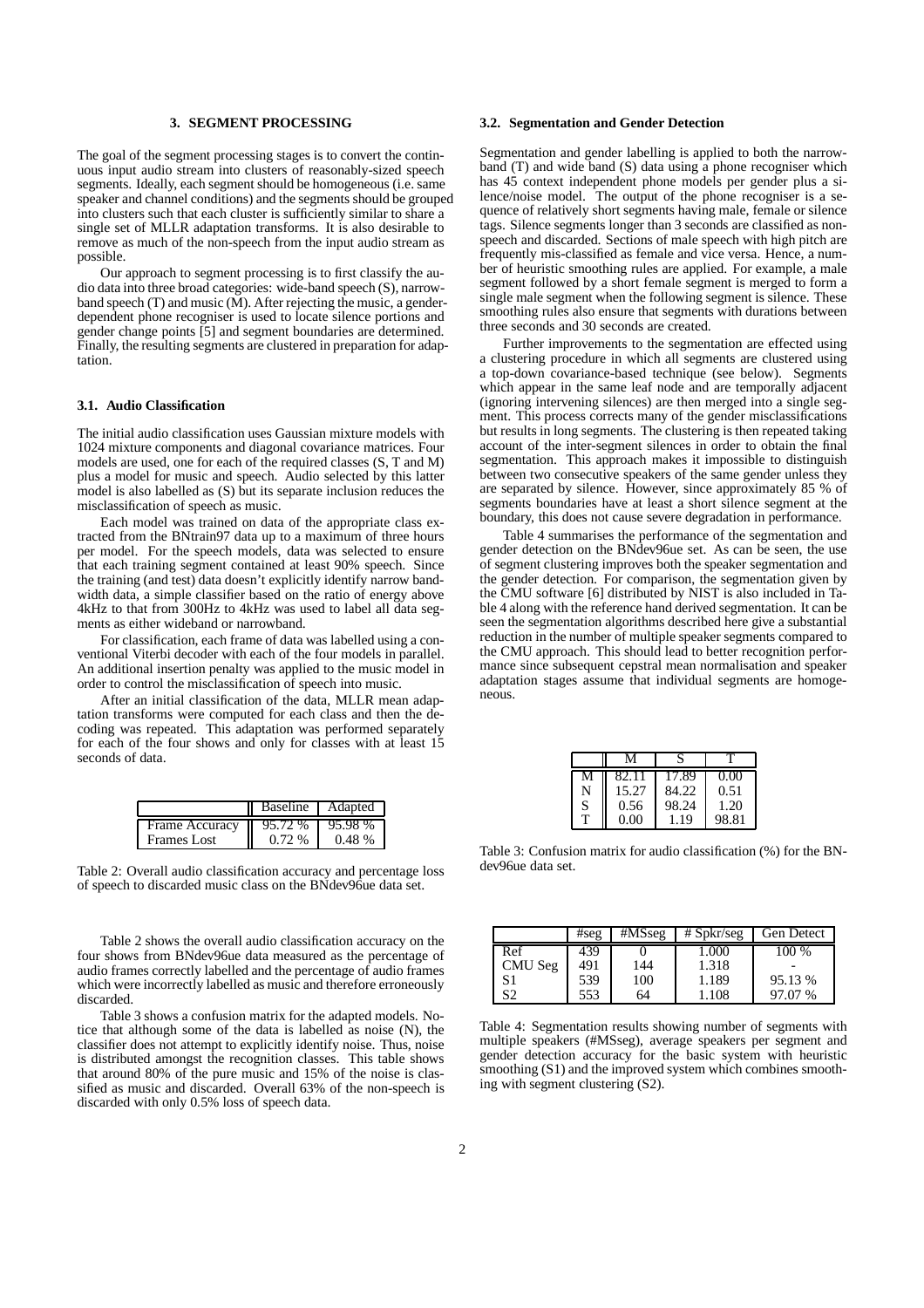### **3.3. Segment Clustering**

The goal of segment clustering is to group segments in order to optimise subsequent adaptation. This requires a compromise between the desire for homogeneity within clusters and the need for clusters of sufficient size for robust unsupervised adaptation.

Two speaker clustering schemes have been studied using the CMU clustering software distributed by NIST [6] as a baseline for comparison. The first scheme was used in our 1996 BN system [8]. This is a bottom-up method in which each segment is modelled by a single diagonal covariance Gaussian and segments are merged based on a furthest neighbour divergence-like distance measure. Cluster merging stops when the number of frames in the smallest cluster exceeds a threshold.

The second method represents segments by the covariance of the static and delta parameters and uses a hierarchical top-down clustering process in which each node of the hierarchy is split into a maximum of four child nodes. Segments are reassigned to the closest node using an arithmetic harmonic sphericity distance measure [1]. Splitting continues until a minimum occupancy count is reached in all clusters. At the end of the process, all segments which were too small to compute a full covariance robustly are assigned to the leaf node with the closest mean.

|             | <b>F-WB</b> | M-WB      | M-NB       |
|-------------|-------------|-----------|------------|
| <b>CMU</b>  | 2.183(45)   | 2.500(53) | 4.593 (13) |
| <b>BDIV</b> | 2.337(46)   | 2.442(66) | 4.183(14)  |
| TCOV        | 2.297(44)   | 2.363(53) | 4.189(13)  |

Table 5: Percentage improvement in log likelihood after MLLR adaptation using the CMU segment clustering (CMU), bottomup divergence-based clustering (BDIV) and top-down covariancebased clustering (TCOV). Numbers in brackets are the actual numbers of clusters formed. The three conditions tested are female wide-band (F-WB), male wide-band (M-WB) and male narrowband (M-NB).

Table 5 compares the three speaker clustering methods in terms of the percentage increase in log likelihood achieved by the subsequent MLLR-based mean adaptation with a global MLLR transform for each clustered group. The HMM-BN2 set (see Sec. 5.1) was used and the likelihoods are calculated on automatically segmented BNdev96ue data. In each case, the clustering thresholds have been adjusted to give similar numbers of clusters so that measuring the increase in log likelihood provides a reasonably valid comparison. As can be seen, all of the methods give fairly similar performance.

#### **4. RECOGNITION SYSTEM OVERVIEW**

The recognition system is a development of previous HTK large vocabulary recognisers (e.g. [7]).

Each frame of input speech is represented by a 39 dimensional feature vector that consists of 13 (including  $c_0$ ) MF-PLP cepstral parameters [8] and their first and second differentials. Cepstral mean normalisation (CMN) is applied over a segment.

The system uses the LIMSI 1993 WSJ pronunciation dictionary. This is augmented by pronunciations from a TTS system and hand generated corrections. Cross-word context dependent decision tree state clustered mixture Gaussian HMMs are used with a 65k word vocabulary and a language model trained on 132 million words of broadcast news texts, along with the 1995 newswire texts and the transcriptions from BNtrain96.

In the full HTK system the decoder can operate in multiple passes and use quinphone HMMs, 4-gram language models and iterative unsupervised adaptation. However for all experiments reported here the decoder was run in a single pass using triphone models, a trigram language model and fairly tight beamwidths. We have found that using the full system with adaptation results in a 20% decrease in word error rate on broadcast news.

### **5. RECOGNITION EXPERIMENTS**

#### **5.1. Data specific models and extended training data**

We first compared the performance of models which require knowledge of data type with condition independent models which are more suitable to automatically segmented data since fine classification is not required. Furthermore, it has previously been shown that data condition independent models can give surprisingly good performance [5, 3].

The data type specific models used WSJ secondary channel HMMs with 6399 speech states and were subsequently adapted to broadcast news (used in [8]). Two sets of condition independent models were trained: the BNtrain96 HMM-BN1 has 5628 states and the BNtrain97 HMM-BN2 set 6944 states. All models used 12 component mixture Gaussian distributions. In all cases gender independent models were used.

The results given in Table 6 show that the WSJ models are significantly improved by broadcast news adaptation (4% absolute). Perhaps more surprisingly the HMM-BN1 models give slightly better overall performance than the data specific WSJ adapted models. Furthermore, doubling the amount of training data reduces the error rate by a further 1.5% absolute.

| Data           | <b>HMM</b> training |           |           |           |
|----------------|---------------------|-----------|-----------|-----------|
| <b>Type</b>    |                     | WSJ adapt | BNtrain96 | BNtrain97 |
| F0             | 16.3                | 13.0      | 12.8      | 11.6      |
| F1             | 35.2                | 31.8      | 28.5      | 27.3      |
| F <sub>2</sub> | 51.4                | 44.8      | 42.6      | 40.1      |
| F <sub>3</sub> | 36.4                | 32.7      | 35.3      | 33.9      |
| F4             | 28.6                | 25.0      | 25.4      | 24.4      |
| F <sub>5</sub> | 28.6                | 23.8      | 27.1      | 26.5      |
| <b>FX</b>      | 58.5                | 55.2      | 56.8      | 55.0      |
|                | 36.0                |           |           | 30.2      |

Table 6: % Word error rates on BNdev96pe for different training conditions. Only the WSJ adapt set is data condition dependent.

Whilst the results shown in Table 6 are encouraging, they mask the separate effects on male and female speakers. Since two thirds of the broadcast news training and test data is from male speakers there is a significant gender bias which isn't present in the WSJ models. Hence the error rate on the female speakers in the test is 29.8% for the WSJ adapt models but is 33.3% for the HMM-BN1 models (and 31.3% for HMM-BN2). To try to improve the performance on female speakers we investigated gender dependent modelling.

#### **5.2. Gender Dependent Modelling**

Gender dependent versions of the HMM-BN2 set were created by splitting the BNtrain97 data according to gender and retraining the Gaussian means and mixture weights on the gender-specific data portions. These gender dependent models were then tested only on data of the corresponding gender (i.e. it is assumed that perfect gender determination is possible). As shown in Table 7 this gave a substantial increase in recognition performance (overall 1.2% absolute and 1.9% for female speakers) and appears to have largely mitigated the gender bias in the training data.